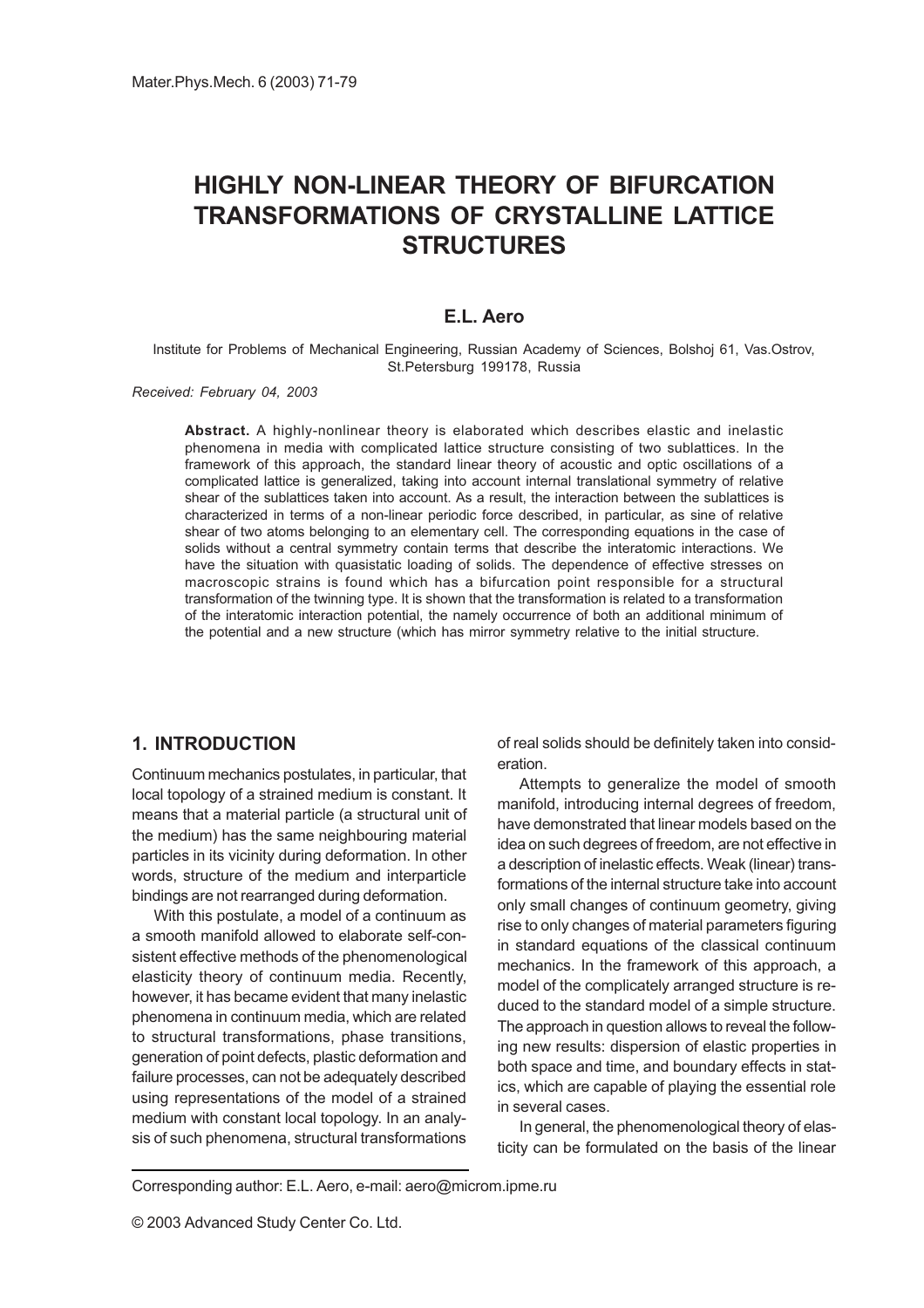microscopic theory [1,2] that takes into account the crystal lattice structure. Internal degrees of freedom can be introduced in the framework of the model of a complicated crystal lattice (consisting of two or more sublattices), in which case optical oscillation modes come into play. However, the linear microscopic theory, with internal degrees of freedom involved into consideration, does not describe dramatic transformations of the structure and properties of strained solids. The main aim of this paper is to suggest a new approach based on use of non-linear optical oscillations, which is effective in a theoretical description of dramatic structural transformations in strained crystalline solids.

### 2. BASIC EQUATIONS

#### 2.1. Linear equations

For definiteness and simplicity, we consider a crystalline polyatomic solid consisting (in equal parts) of atoms of two types. Its crystalline lattice is composed of two periodic sublattices each consisting of atoms of one type (Fig. 1a). The sublattices have the same geometry and coincide in space when one of them is shifted by vector  $\boldsymbol{a}_{\rho}$  the crystal lattice vector (Fig. 1a).

Oscillations of the crystal lattice consisting of atoms of two types can be divided into acoustic and optical modes which are respectively oscillations of the lattice as a whole and oscillations of the sublattices relative each other. In these circumstances, the linear theory of crystal lattices consisting of atoms of two types operates with two equations for acoustic and optical oscillations, based on the so-called harmonic approximation of the energy that characterizes interatomic pair interactions:

$$
\Phi = \sum_{nl} \sum_{pq} \alpha_{ik}^{pq} (n-l) U_i^p(n) U_k^q(l). \tag{1}
$$

Here the tensor  $\alpha_{ik}^{\rho q}$  ( $n-l$ ) with tensor indices *i* and k describes the constants of the interactions between atoms  $n$  and  $l$  belonging to the  $p$ -th and  $q$ -th sublattices, respectively;  $\pmb{U}_i^p$  and  $\pmb{U}_k^p$  are the displacement vectors of atoms belonging to the p-th and q-th sublattices, respectivley. In our case with two sublattices, we have  $p, q = 1, 2$ .

From (1) one finds the following equations of motion of atoms belonging to the two sublattices:

$$
m_1 \ddot{U}_i^1(n) = -\sum_{i,q} \alpha_{ik}^{1q}(n-l) U_k^q(l), (q = 1,2), \qquad (2)
$$

$$
m_1 \ddot{U}_i^2(n) = -\sum_{i,q} \alpha_{ik}^{2P}(n-l) U_k^P(l), (p = 1,2).
$$
 (2a)

Here  $m_{_{\!P}}$  is the mass of an atom belonging to the p-th sublattice, and  $\ddot{\theta}$  means the second derivative of function  $U$  in time.

The interaction constants obey the following conditions of symmetry [2]:

$$
\alpha_{ik}^{pq}(n) = \alpha_{ki}^{qp}(-n),
$$
  
\n
$$
\sum_{n,p} \alpha_{ik}^{pq}(n) = \sum_{n,q} \alpha_{ik}^{pq}(n) = 0,
$$
  
\n
$$
\sum_{n,p} \alpha_{ik}^{pq}(n) R_j^p(n) = \sum_{n,q} \alpha_{ik}^{pq}(n) R_k^p(n).
$$
\n(3)

with  $R_j^p(n)$  being the vector of initial position of the nth atom belonging to the sublattice  $p$ . The second and third relationships in formula (3) represent symmetry of the lattice relative to respectively rigid body translation and rotation of the lattice as a whole. The first relationship in (3) comes into play in the only case of pair interatomic interactions. The interactions of non-pair character in the general situation can be reduced to triple interactions [4]. (In doing so, the sum of energies that characterize triple interatomic interactions appears on the r.h.s. of Eq.  $(1).$ 

The discrete Eqs. (2) of motion of atoms are transformed into equations operating with continuous functions characterizing a strained lattice. To do so, it is assumed that displacements of neighbouring atoms relative each other are infinitesimal, in which case a short-range order in arrangement of atoms in a strained crystalline lattice is the same as in a non-strained lattice. In other words, in the approximation under consideration, every sublattice represents a subcontinuum being a smooth manifold. To define such a subcontinuum, one assumes that there is smooth and differentiable function,  $r_i^{\rho}(n)$  and  $R_i^{\rho}(n)$ , of spatial positions of atoms belonging to the p-th sublattice in its initial (nonstrained) and final (strained) states, respectively.

This description of the discrete structure by smooth function is not absolutely adequate: spectrum of Fourier harmonics of the function under consideration does not contain high spatial frequences [3]. However, it is inessential in the case of our longwave model. The important specific feature of the model is the continuous character of the displacement field that characterizes only atoms belonging to one sublattice. At the same time, even neighbouring atoms of the crystal lattice in its initial state can be essentially displaced relative each other, if they belong to different sublattices. The linear theory does not take into consideration such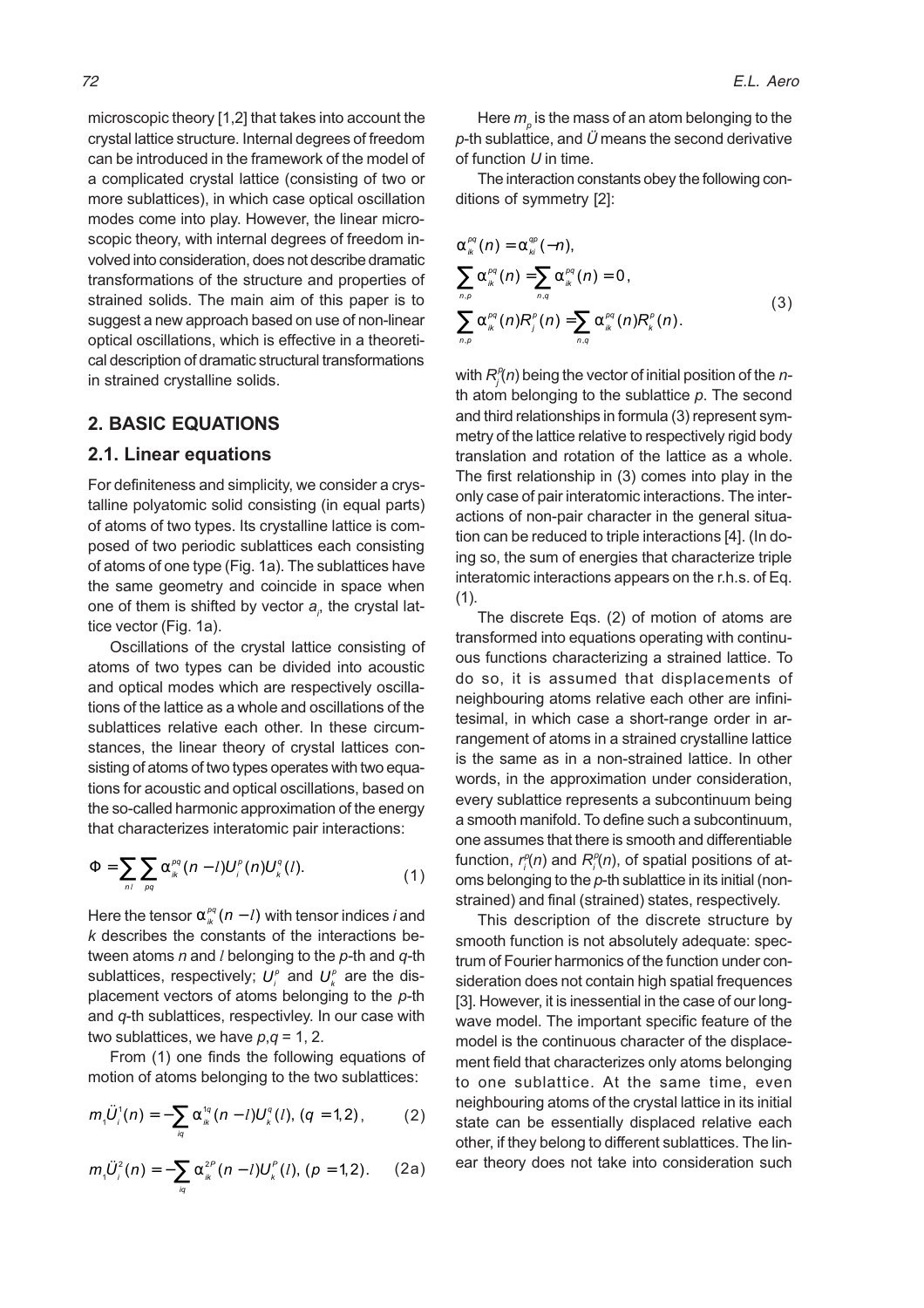displacements; it deals with only small displacements.

We have by definition:

$$
U_i^{\rho}(n) = R_i^{\rho}(n) - r_i^{\rho} = U_i^{\rho}(r_k).
$$
 (4)

Smooth character of vector function  $U_i^{\rho}(r_{\mu})$  allows us to represent it as the following decomposition in vicinity of any point of the p-th subcontinuum:

$$
U_i^{\rho}(r_n + \delta r_n) = U_i^{\rho}(r_n) + \delta r_k U_{i,k}^{\rho}(r_n) +
$$
  
\n
$$
\frac{1}{2} \delta r_m \delta r_k U_{i,mk}^{\rho}(r_n) + O(\nabla^3), (\rho = 1, 2).
$$
 (5)

Here ( ),, denotes ∂( )/∂r,, ( )<sub>,ÿ</sub> denotes r<sub>/</sub>∂( )/∂r<sub>,</sub>, and by  $O(\nabla^3)$ , are meant small terms containing gradients of the third (or more) power .

With decomposition (5) used in discrete Eqs. (2) and (3), one obtains their continuum versions to be as follows:

$$
m_{1}\ddot{U}_{i}^{1} = \sum_{q} \left( C_{ik}^{1q} U_{k}^{q} + C_{ikj}^{1q} U_{k,j}^{q} + C_{ikjm}^{1q} U_{k,jm}^{q} \right) +
$$
  
 
$$
O_{1}(\nabla^{3}), (q = 1,2),
$$
 (6)

$$
m_{2}\ddot{U}_{i}^{2} = \sum_{q} \left( C_{ik}^{2p} U_{k}^{p} + C_{ikj}^{2p} U_{k,j}^{p} + C_{ikjm}^{2p} U_{k,jm}^{p} \right) +
$$
  
\n
$$
O_{2}(\nabla^{3}), (p = 1, 2).
$$
\n(7)

At the stage discussed, two sublattices are represented as two mutually penetrating subcontinuums. The sublattices in their initial state are shifted relative each other by vector  $a_i$ . The relative displacement of the sublattices in a strained state is a spatially inhomogeneous vector field considered below in detail.

It is worth noting that equations (6) and (7) can be re-written in the different way as equations operating with new functions, the namely displacement  $U_i$  of mass center of atom pairs (elementary cells) and a relative displacement of the atoms in the cell:

$$
U_{i} = \frac{m_{i}U_{i}^{1} + m_{2}U_{i}^{2}}{m_{i} + m_{2}},
$$
  
\n
$$
u_{i} = \frac{U_{i}^{1} + U_{i}^{2}}{b}.
$$
 (8)

Here b is one of periods of Bravais lattice. In doing so, from Eqs. (6) and (7) one obtains the following system:

$$
\rho \ddot{U}_i = c_{ikj} u_{k,j} + \lambda_{ikj m} U_{k,j m} + O_i, \qquad (9)
$$

$$
\mu \ddot{u}_{i} = -p_{ik} u_{k} - c_{kj} U_{k,j} - \hat{c}_{kj} u_{k,j} +
$$
  

$$
k_{kjm} u_{k,jm} + Q_{2}.
$$
 (10)

Here ρ (the mean atomic density per elementary cell) and  $\mu$  are given as follows:

$$
\rho = \frac{m_1 + m_2}{v},
$$
  
\n
$$
\mu = \frac{m_1 m_2}{(m_1 + m_2)v}
$$
\n(11)

with *v* being the elementary cell volume.

The tensors of elastic constants are invariant relative to the following permutations of indexes:  $p_{ik}^{}=p_{ki}^{}$ ;  $\hat{c}_{_{kij}^{}}^{}=-\hat{c}_{_{ki}^{}}^{}$ ;  $\lambda_{_{ikjm}}^{}=\lambda_{_{kimj}}^{}=\lambda_{_{ikmj}^{}}^{}=\lambda_{_{ikmj}^{}}^{}$ . This property follows from symmetry (3) of the tensor  $\mathsf{a}^{\scriptscriptstyle{\rho q}}_{\scriptscriptstyle{ik}}$  of force constants from which all tensors of material characteristics are derived [2]. Symmetry relative pair permutations of indexes of the tensor  $\lambda_{ikim}$  is absent, if interatomic forces are of either non-pair or non-central type [5].

Hereinafter we will divide the magnitude  $u_i$  of the vector of relative displacements of atoms (belonging to different sublattices) of an elementary cell by period b of Bravais lattice. In these terms, the case of  $|u_i|$ =1 corresponds to a displacement of the sublattices along the *i*-th direction by a period.

Terms  $O_{\!\!{}_{1}}$  and  $O_{\!\!{}_{2}}$  are non-linear terms including high powers of gradients, which are not taken into account in our theory. They are as follows:

$$
O_{1} = C_{ikjm} u_{k,jm} + \Lambda_{ikjm} U_{k,jm} + \dots,
$$
\n(12)

$$
O_2 = C_{ikjm} u_{k,jm} + K_{ikjm} U_{k,jm} + \dots
$$
 (13)

First, let us consider formulas (9) and (10). The terms in these formulas, describing the local interaction of modes are non-zero in only the case of crystals without center of symmetry due to odd rank of the corresponding tensor coefficients  $c_{ikn}$ . Similar terms (describing local interaction of modes) of higher orders are written in formulas (12) and (13). Some of them are non-zero (in crystals without center of symmetry) due to the even rank of the corresponding tensor coefficients.

Equation (9) of acoustic oscillations in the case of media with central symmetry is reduced (with terms  $O_{\!\scriptscriptstyle 1}$  of high power of gradients being neglected) to the macroscopic equation of oscillations of a continuous medium without a dispersion of its elastic properties. In this situation, the macroscopic displacements  $U_{_j}$ characterize changes in dimensions and shape of a solid as a whole.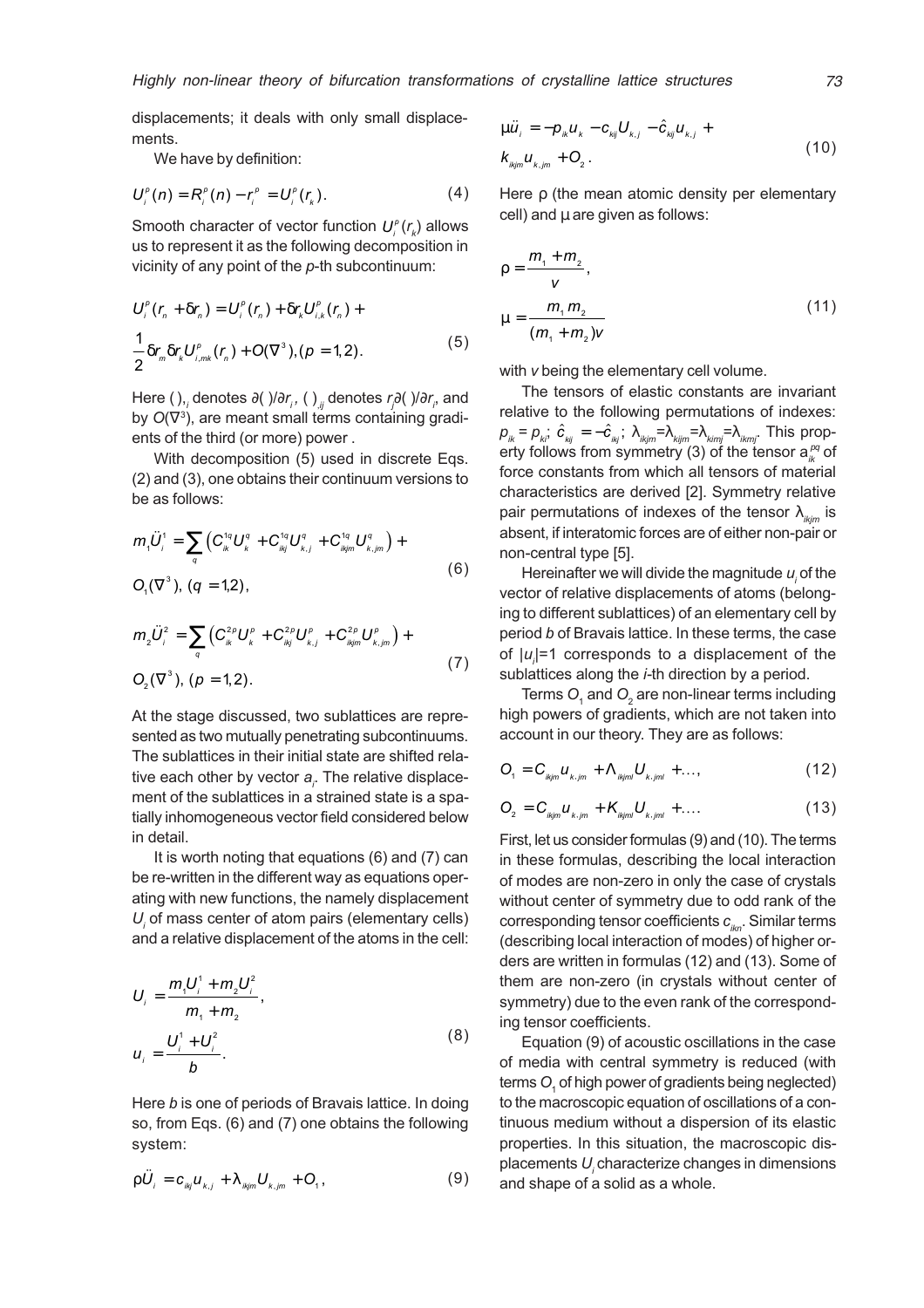

Fig. 1. (a) Complicated crystalline lattice consisting of two sublattices. (b) Macroscopic deformation without a relative shear of sublattices. (c) Microdeformations at twinning. (d) Bifurcation of the structure of an elementary cell during microdeformation.

Eq. (10) of optic oscillations contains the first term on its r.h.s., which is independent on gradient(s). This term describes interatomic forces between two atoms composing an elementary cell or, in other words, the interaction between sublattices. The corresponding microdisplacement vector  $u_i$  describes changes in the short-range order of the lattice or, in other words, rearrangements of its internal structural geometry. However, as it has been noted above, these changes are unambigiously related with the help of Eq. (10) to gradients of the macroscopic (acoustic) displacements field  $U_{\scriptscriptstyle\mathit{f}}$  Therefore, the changes in question can be excluded from the macroscopic equation, in which case we come back to the model of smooth manifold with a constant local topology.

#### 2.2. Non-linear theory

Changes of the local topology are effectively involved (with the help of internal degrees of freedom, described by field  $u_j$ ) into the theory, if we make the following generalization of Eq. (10). We consider arbitrary large relative displacements  $u_i$  of sublattices, which are described by a non-linear term  $P_{i}(u_{n})=P_{i}(-u_{n})$ , instead of previously used linear term. The non-linear term represents a non-linear odd periodic vector function with period corresponding to period of Bravais lattice along direction of the displacement  $u_i$ . The crystal lattice in its ideal, nonstrained state is characterized by  $u_i$  and  $P_i$ =0.

The discussed non-affine changes of geometry of the crystal lattice are realized at polyamorphic transformations of the non-diffusional type, accompanied by changes in the short-range order of atomic arrangement or, in other words, by changes of the local topology under extreme conditions of mechanical load.

Figs. 1c and d schematically shows large displacements of neighbouring atoms of a complicated lattice at twinning and a transformation of bcc-lattice, occurring due to large shear transformations of sublattices. Transformations of the short-range order in atomic arrangement evidently come into play in the situations shown in Fig. 1c and d.

In these circumstances, instead of Eqs. (9) and (10), we have the following system of equations:

$$
\rho \ddot{U}_i = c_{ikj} u_{k,j} + \lambda_{ikj m} U_{k,j m} + O_i, \qquad (14)
$$

$$
\mu \ddot{u}_i = -P_i(u_j) - c_{\kappa ij} U_{\kappa,j} - \hat{c}_{\kappa ij} u_{\kappa,j} - +
$$
  

$$
k_{\kappa j m} u_{\kappa, j m} + Q_2.
$$
 (15)

Here terms  $O_{\!\scriptscriptstyle 1}$  and  $O_{\!\scriptscriptstyle 2}$  are given by expressions (12) and (13).

Since displacement  $u_i$  is formulated in units of periods of Bravais lattice in the *i*-th direction, periods of this displacement function are integers. In particular, if  $P$   $\rightarrow$  sin(2 $\pi\omega$ ), the displacement  $\iota$ =| $\iota$ <sub>i</sub>|=1 corresponds to the transformation of sublattices into a new structural state which is crystallographically equivalent to the initial state. During the transformation, the interatomic bindings and neighbouring atomic arrangement change. That is, the local topology changes. (These topological changes do not occur, if microdispalcements  $u \leq 1/2$ .) As a corollary, in a description of the situation discussed, it is necessary to take into account highly non-linear effects which come into play at microdisplacements  $u \leq 1$ . Hereinafter we will focus our consideration to namely such microdisplacements. (In general, however, there are also multiple structural transformations of complicated crystal lattices, described by  $u \geq 2$ . For instance, such transformations can occur during either the formation of domain superstructures or microphase polymorphic decomposition.)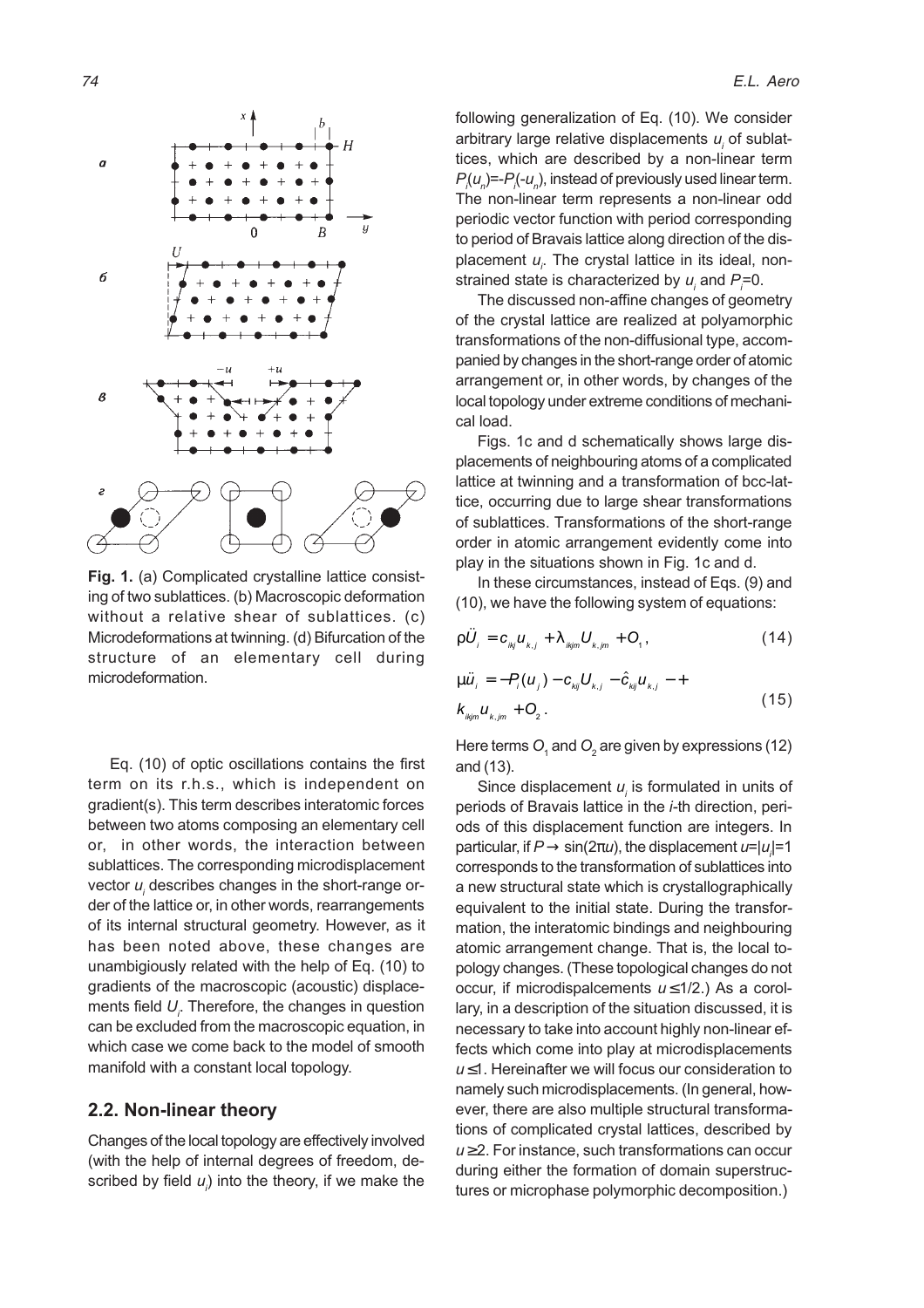The vector function  $P_{i}(u_{n})$  can be derived from the scalar periodic function of the energy  $f^p$  that characterizes a solid shear of sublattices and is invariant relative to coordinate transformations. More precisely,  $P_{\vec{i}} = \partial f^{\rho} / \partial u_{\vec{i}}$ .

In the general situation, the energy  $f^p$  is a function of the three projections,  $u^1 = u_n m_n^1$ ,  $u^2 = u_n m_n^2$ ,  $u^3 = u_n m_n^3$ , of the vector  $u_i$  onto unit vectors of crystallographic axes ( $m_{_n}^{\,\,1},$   $m_{_n}^{\,\,2},$   $m_{_n}^{\,\,3}).$  They are invariant relative to transformations of the general coordinate system. In these circumstances, we have:

$$
P_i = \frac{\partial f^{\rho}}{\partial u_i} = \frac{\partial f^{\rho}}{\partial u^1} m_i^1 + \frac{\partial f^{\rho}}{\partial u^2} m_i^2 + \frac{\partial f^{\rho}}{\partial u^3} m_i^3. \tag{16}
$$

In the general situation under consideration,  $f<sup>p</sup>$  is a periodic function with three periods  $b_{\scriptscriptstyle 4}^{}, b_{\scriptscriptstyle 2}^{}$  and  $b_{\scriptscriptstyle 3}^{};$  it is invariant relative to translations over periods  $b_{\scriptscriptstyle 4}^{},$  $b_{2}$  and  $b_{3}$  along directions  $m_{1}$ ,  $m_{2}$  and  $m_{3}$ , respectively.

This function is odd in the case of media with central symmetry. In particular, when directions of the force and displacement vectors coincide with that of the structural vector  $a_{i}$ , we have:  $f^{p}$  =  $f(u^2)$ = $f(u)$ , with  $u$  being the length of  $u_{i}$ . In doing so,  $P_{i}$  is given as follows:

$$
P_i = \frac{\partial f^{\rho}}{\partial u_i} = \frac{\partial f^{\rho}}{\partial u} \frac{\partial u}{\partial u_i} = \frac{\partial f^{\rho}}{\partial u} \frac{u_i}{u}.
$$
 (17)

This case is realized, if the forces of the interatomic of atoms belonging to one elementary cell are of the central type, and the structural vector  $a_i$  of the lattice causes directions of vectors  $P_{_j}$  and  $u_{_i}.$  If these forces are not of central type, and, more than that, vectors  $\boldsymbol{a}_{i}$  and  $\boldsymbol{u}_{i}$  are orthogonal, a pair of atoms is rotated. The situation in question occurs in molecular crystals with solid molecules, where rotation degrees of freedom (corresponding to rotations of the structural vector  $a_{\scriptscriptstyle\!}/$  without changes of its length) should be taken into consideration, similar to the model [6]. Here we will not consider this situation originated from the restrictive condition discussed above.

# 3. STRONG INTERACTION BETWEEN MODES IN MEDIA WITHOUT CENTRAL SYMMETRY

#### 3.1. Basic equations

Eqs. (14) and (15) of the lattice without central symmetry are formulated in their simplest form in the so-called long-wave approximation. In doing so,

terms containing gradients in Eq. (15) can be neglected. In the long-wave approximation it is reasonable to restrict our consideration to only lowfrequency oscillations of the medium, neglecting high-frequency oscillations of the crystal lattice. In the framework of this approach, Eqs. (14) and (15) are written in the following reduced form:

$$
\rho \ddot{U}_i = c_{_{ikj}} u_{_{k,j}} + \lambda_{_{ikjm}} U_{_{k,jm}}, \qquad (18)
$$

$$
0 = -P_{i} - c_{kij}U_{k,j} - \hat{c}_{kij}U_{k,j}.
$$
 (19)

Consideration of terms containing gradients has been done in papers [7,8] in the case of a medium with central symmetry where terms describing the local interaction between modes are not taken into account.

Eq. (18) can be written in the form of the classic equation of continuum mechanics:

$$
\rho \ddot{U}_i = \overline{\sigma}_{ij} \tag{20}
$$

if we assume that quantity

$$
\overline{\sigma}_{ij} = \lambda_{ikjm} U_{k,m} + c_{ikj} (u_k - u_k^0)
$$
 (21)

plays the role as the effective stress tensor. Here  $u_{k}^{\,0}$  (integration constant) represents the vector (colinear to the vector  $u_j$ ) of relative translation of sublattices over integer of periods, which keeps the crystal structure to be unchanged. Its value is chosen in such a way as to make the stress tensor to be invariant relative to the translation considered. This integration constant can be excluded from our consideration, if we initially suggest that  $|u_i| \leq 1$ (see a discussion in section 2).

## 3.2. Structural transformations and bifurcations in statics

Let us consider a stationary version of our equations, that is:

$$
0 = \overline{\sigma}_{ij,j}, \qquad (22)
$$

$$
0 = -P_{i} - c_{_{kij}} U_{_{k,j}} - \hat{c}_{_{kij}} U_{_{k,j}}.
$$
 (23)

In the two-dimensional case, the former equation can be solved in its general form, with stress function introduced as that obeying biharmonic equation:

$$
\overline{\sigma}_{xx} = \frac{\partial^2 \psi}{\partial y^2}, \overline{\sigma}_{yy} = \frac{\partial^2 \psi}{\partial x^2},
$$
  

$$
\overline{\sigma}_{xy} = \frac{\partial^2 \psi}{\partial x \partial y}, \nabla \nabla \nabla \nabla \psi = 0.
$$
 (24)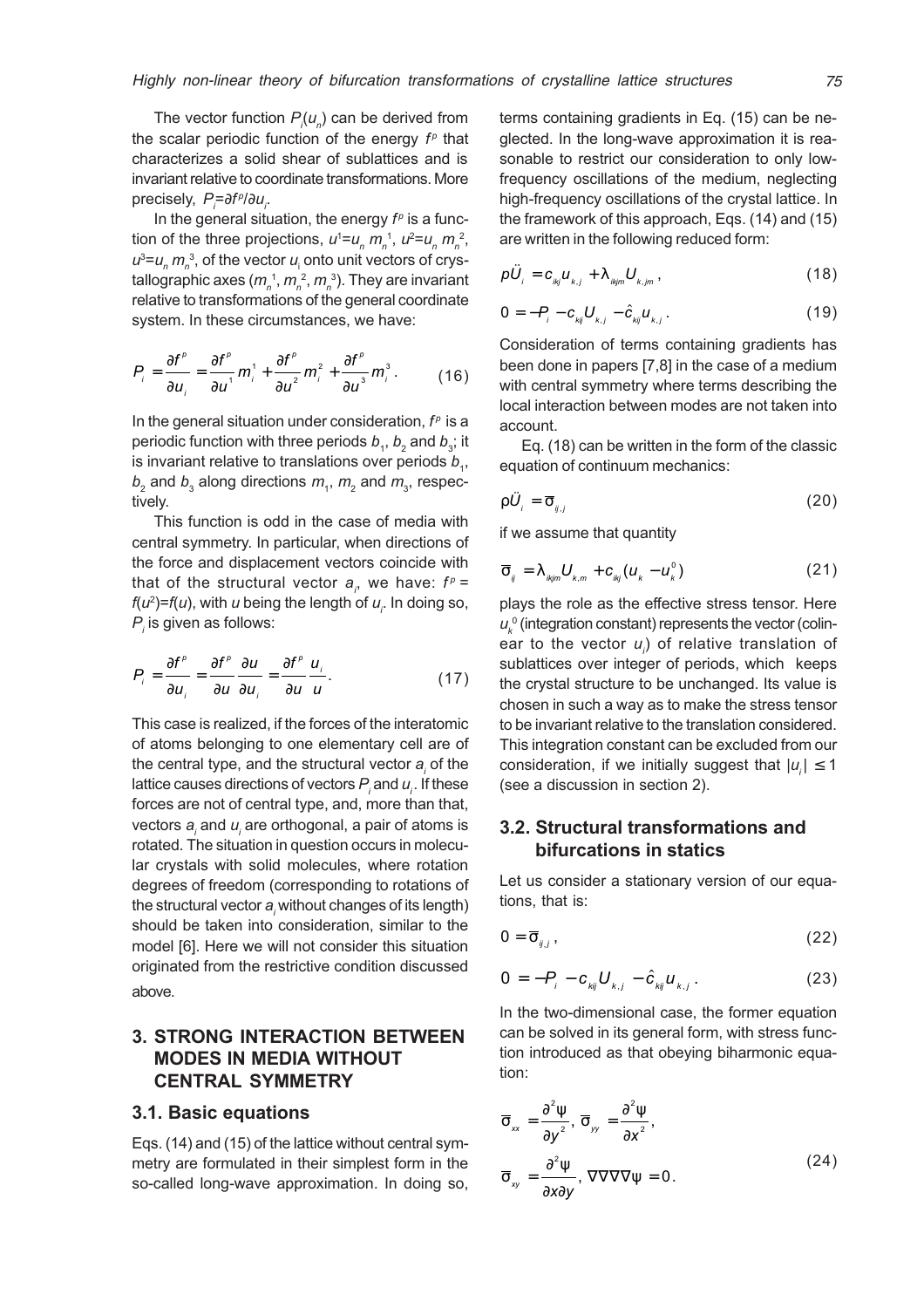In this case, after we have found the solution of the corresponding boundary problem, with Eqs. (21) and (23), we will have a system of algebraic equations which allow one to find components of the vector  $u_i$ and tensor  $U_{ij}$ . In doing so, it is worth to take into account that the periodic function  $P_{_{\!j}}\!(u_{_{k}})$  should be either defined in advance or derived from a periodic scalar function of the energy, as it has been shown in section 2.

Let us examine a simple case of one-component movement with all the vectors having one component:

$$
u_y = u(x, y),
$$
  
\n
$$
P_y = p \sin(2\pi u),
$$
  
\n
$$
U_y = U(x, y).
$$
\n(25)

In this case, the basic equations can be written as follows:

$$
\overline{\sigma} = \lambda \varepsilon - c(u - u_0),
$$
  
0 =  $p \sin(2\pi u) + c\varepsilon$ . (26)

Here  $c = c_{\text{av}}$ ,  $2\varepsilon = u_{\text{av}}$  and  $\bar{\sigma} = \bar{\sigma}_{\text{av}}$  are the shear strain and stress, respectively. The third term of Eq. (23) is equal to 0, because of antisymmetry of the tensor  $\dot{\hat{c}}_{_{kij}}$  over permutations of  $k$  and  $i.$ 

Now let us analyse the expression (21) for the effective stress tensor, considering it as a material relationship. With the second Eq. in (26), one can relate the stresses through strains as follows:

$$
\overline{\sigma} = \frac{\lambda p}{c} e - c \arcsin e,
$$
  
\n
$$
e = \frac{\varepsilon}{\varepsilon_{b_2}},
$$
  
\n
$$
\varepsilon_{b_2} = \frac{p}{c}.
$$
\n(27)

This relationship is graphically presented in Fig. 2, provided

$$
\gamma = \frac{p\lambda}{c^2} > 1. \tag{28}
$$

The curve in Fig. 2 represents a hysteresis loop. Its upper branch corresponds to deformation of the initial structure. This branch extends to the stress maximum, that is, point  $e$  =  $e_{_{b1}}$  which is the first limit of stability (existence) of the initial structure:



Fig. 2. Dependence of stress on relative deformation accompanied by structural transformation. The upper branch corresponds to the initial structure exhibiting softening. The lower branch corresponds to the secondary structure exhibiting strengthening. Dashed fragment of curve corresponds to the transition region of unstabitity.

$$
\mathbf{e}_{b1}^2 = 1 - \frac{1}{\gamma^2}.
$$
 (29)

The lower branch corresponds to relaxation of the secondary structure. It is resulted from a jump of strain from value of  $e_{b1}$  to the maximum value of relative strain  $e$  =1, that is,  $\varepsilon$  =  $\varepsilon_{_{b2}}$ = $p/c$ . It means that the second limit (barrier)  $\varepsilon_{_{b2}}^{}$  of stability of the secondary structure represents the limit of structural stability of the lattice; it is failured at very large strains. The area of the hysteresis loop corresponds to the latent energy spent to the formation of the new (secondary) structure.

The lower branch corresponds to relaxation of the secondary structure until complete relaxation of the stresses at  $e \rightarrow e^{\rho}$ . Here  $e^{\rho}$  is the residual (plastic) deformation that accompanies the process of structural relaxation. This branch extends to a point where it intersects the stress axis. At this point we have  $\varepsilon = 0$ , and the stresses reach some value of the opposite sign. These stresses cause elastic relaxation of the residual strains.

An example of the transformation of such a kind is the twinning or, in other words, the transformation resulting in the formation of a structure being a mirror of the initial structure. The second initial branch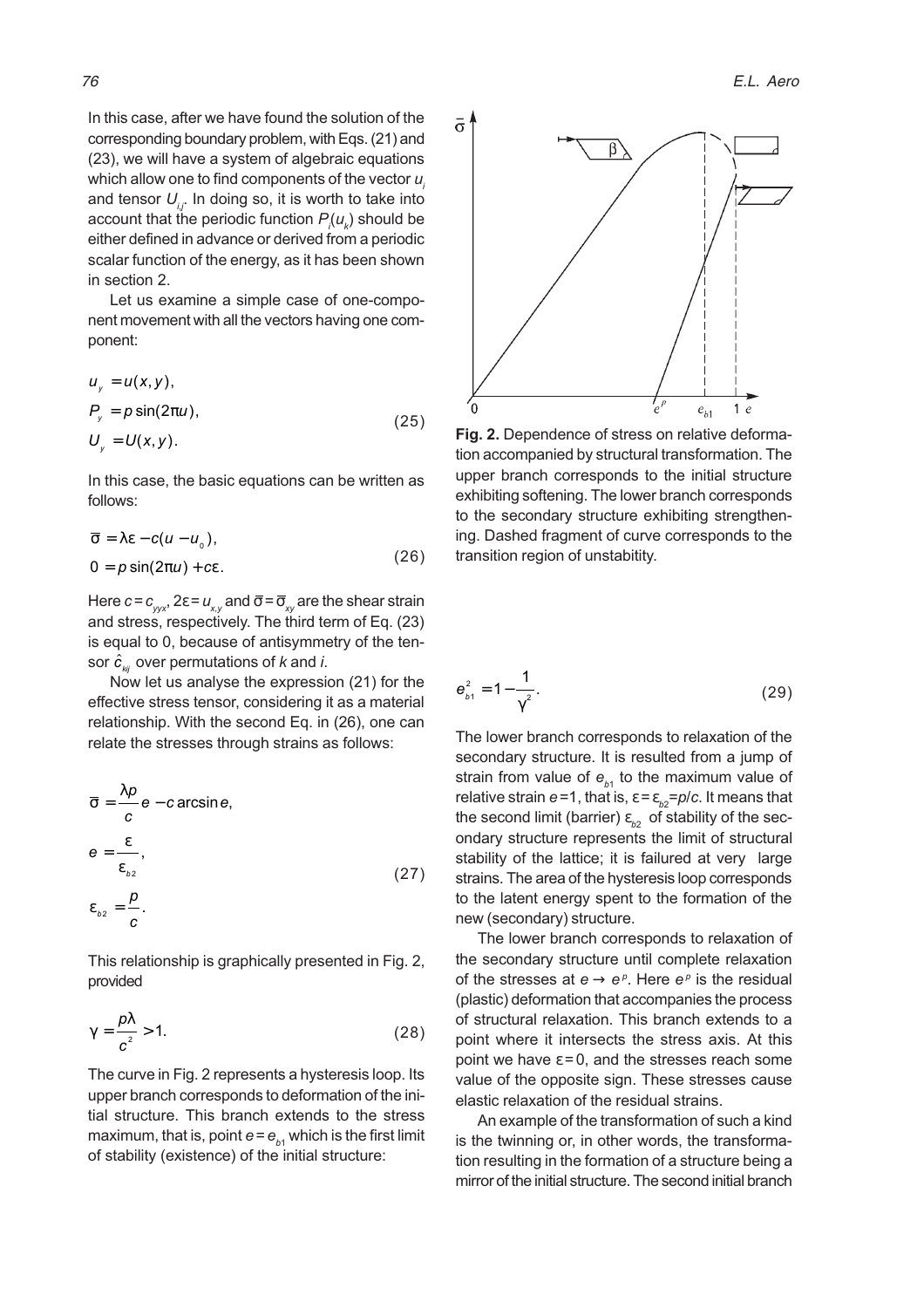corresponds to elastic change of the twinning angle ( $tg\beta = 2\varepsilon$ ) of the pre-existent crystal until value of 90 ° in the point of the maximum stress. Then the structure spontaneously starts increasing the twinning angle of opposite sign, that corresponds to twinning structure.

The existence of the two branches of stable strains (the initial and secondary structures) joined by a range of intermediate intermediate unstable states can be described in terms of the local elasticity modulus:

$$
\Lambda = \frac{\partial \overline{\sigma}}{\partial \varepsilon} = \lambda - c(\arcsin \theta)_{,e} = \lambda - + \frac{c}{\sqrt{(1 - e^2)}}. (30)
$$

Here ( ),  $\rightarrow \partial$  )/∂e. The signs + and - of the second term on the r.h.s. of Eq. (30) mean the existence of the two branches of the dependence  $\Lambda(e)$ . This dependence is presented in Fig. 3.

Solid line in Fig. 3 corresponds to stable structures with Λ>0. The lower branch corresponds to the initial structure. It intersects axis  $y = 0$  in point  $e = e_{b1}$ , the bifurcation point where the local elastic modulus  $\Lambda$ =0. The dashed line below axis  $y=0$  is shown which describes unstable state where the local elastic modulus Λ<0. Another (upper) branch with Δ>0 corresponds to the stable secondary structure.

The local elastic modulus is an important characteristic of the deformation process in dynamics, too. It was demonstrated in paper [8].



Fig. 3. Pseudo-elastic effective modulus  $\Lambda_{i}$ . The lower and upper branches correspond to soft initial and solid secondary structures, respectively.

### 3.3. Stability and instability of initial state

It is worth to consider the situation where the lower branch as a whole is below the axis  $y=0$ , with the bifurcation point corresponding to  $e_{_{b1}}$ =0 and  $\gamma$ =1. It means that the unstrained solid is structurally unstable and has to undergo a transformation. This situation is described by the hysteresis loop in Fig. 2, which is located below axis  $y=0$  and has 0 as a value of its derivative at coordinate center. The derivative becomes <0 at  $\gamma \geq 1$ . In this context, it is interesting to know, if such values are realized in real system, and what is their nature?

In our theory we can describe the aforesaid phenomenon, using terms of the atomic structure. Let us consider the interatomic potential of the strained lattice when  $\gamma = 1$  in the simple case of one-component movement (25). In these circumstances, the elastic energy density  $D$  is given as:

$$
D = \frac{1}{2}\lambda \varepsilon^{2} + c(u - u_{0})\varepsilon +
$$
  

$$
\rho \left[1 - \cos \frac{2\pi u}{b}\right].
$$
 (31)

D can be expressed through microdisplacement  $u$ , using the second relationship in (26). In doing so, we get:

$$
\frac{D}{p} = \frac{1}{2}\gamma \sin^2 \frac{2\pi u}{b} - (u - u_0)\sin \frac{2\pi u}{b}
$$
  

$$
\cos \frac{2\pi u}{b} + 1.
$$
 (32)

The third and fourth terms on the r.h.s. of formula (32) represent the interatomic potential of a solid unstrained lattice. This potential (designated as  $p f^{\rho}$ ; see above) is shown as dashed curve in Fig. 4. The complete potential given by formula (32) is presented in Fig. 4, for  $\gamma$  >1 (curves 1 and 2) and  $\gamma$  <1 (curve 3). Curves 1 and 2 have a minimum in the coordinate center; the lattice in its unstrained state is stable. Curve 3 has its maximum in coordinate center (the unstrained lattice is unstable) and a minumum in vicinity of  $u/b \rightarrow \approx 1/4$ . This displacement corresponds to spontaneous deformation of the lattice at  $\gamma$ <1. The phenomenon discussed is known as a ferroelastic transition in some crystals [9]. It occurs at certain temperature when the above inequality becomes valid.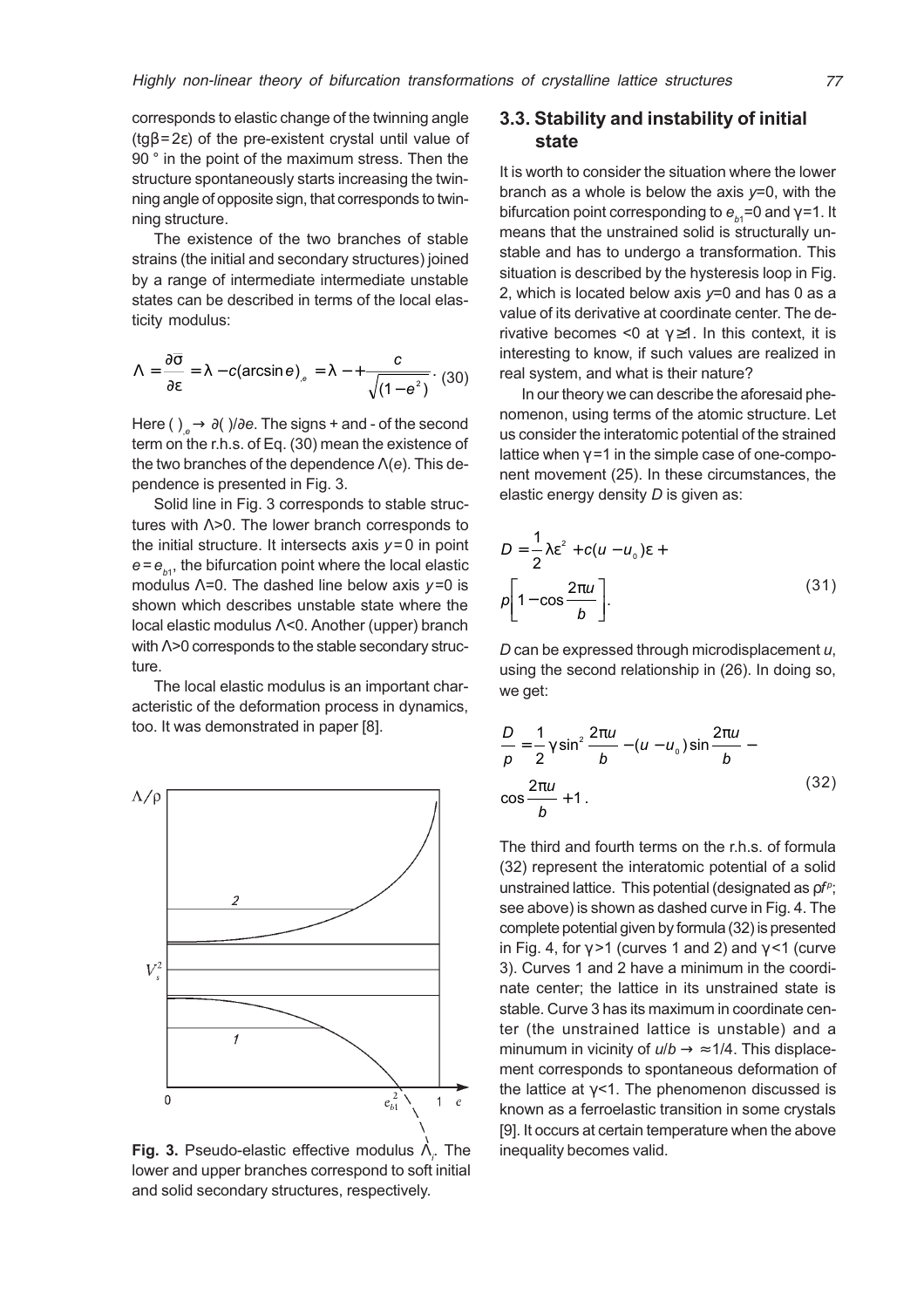

Fig. 4. Dependence of elastic potential on microdisplacement. Dahsed curve corresponds to solid relative shear of unstrained sublattices. Curves 1 and 2 correspond to the potential at  $\gamma$  = 4 and γ=2, respectively. Curve 3 describes the potential with maximum at coordinate center, for  $\gamma = 0.5$ . It corresponds to ferroelastic crystal.

Now let us analyze curve 1 (corresponding to the stable structure) with a minumum in coordinate center. Its minima nearest to the above minumum are at  $u/b \le 1$ , in contrast to dashed curve of the interatomic potential of the solid lattice. It corresponds to the second (lower) branch of the hysteresis loop in Fig. 2. The upper branch of the hysteresis loop corresponds to a fragment of curve 1 in Fig. 2, between the initial minimum and maximum. The maximum, in its turn, corresponds to maximum at hysteresis, that is, bifurcation point.

Dynamics of structural transformations is interesting, too. Some problems in this area have been analyzed in paper [8].

### 4.CONCLUDING REMARKS

Thus, classical model of smooth manifold, based on the condition that the local topology is unchanged, can be generalized using the notion of double (in general, multiple) continuum with a complicated structure. Its discrete analog is a solid with

a complicated crystalline lattice whose elementary cells contain atoms of two types. The lattice is represented as either superposition of two sublattices (Bravais sublattices) or a result of periodic arrangement of an atomic group (elementary cell). Atoms of the cell can be of different types or can be distinguished by their position in the elementary cell and, as a corollary, their neighbouring atomic arrangement.

Linear models are not sufficient to describe a variable local topology. Such models are well-known in both physical theory of optic oscillations and continuum mechanics of multicomponent systems. Local topology (elementary cell) undergoes changes not only at large, but also at small deformations. However, such changes of local topology, described as internal degrees of freedom, are unambigiously caused by small deformations. Therefore, the changes can be removed from equations of motion of the medium, which are transformed into classical equations with re-normalized values of elastic constants. That is, equations of a medium with a complicated structure are reduced to those of a medium with a simple structure.

In the case of occurrence of new properties (for instance, extension of matrix of elastic properties or occurrence of their time-spatial dispersions), several new effects can come into play such as boundary layers, scale effects, and new branches of oscillations. However, many phenomena of inelasticity, structural transformations, defect formation, mixing (alloying), transformations of lattice crystallography and other dramatic transformations in solids under extreme conditions of loading can not be described as those associated with small changes of their elastic properties.

The important feature of adequate theory of dramatic transformations of crystals with complicated lattices should be a high non-linearity of the processes which may reach bifurcation points and lead to radical changes of the existent properties and occurrence of new properties. Up to now, the general axiomatic theory of a complicated continuum has been not elaborated. An alternative to this theory can be the phenomenological theory of inelastic phenomena, taking into account structural transformations and using the notion of Eshelby tensor [10]. The approach suggested here is the structural-phenomenological theory whose linear basis is the theory of optical and acoustic oscillations of a complicated crystalline lattice. Internal periodic structure of the lattice essentially simplifies mathematical methods of its description. At the same time,